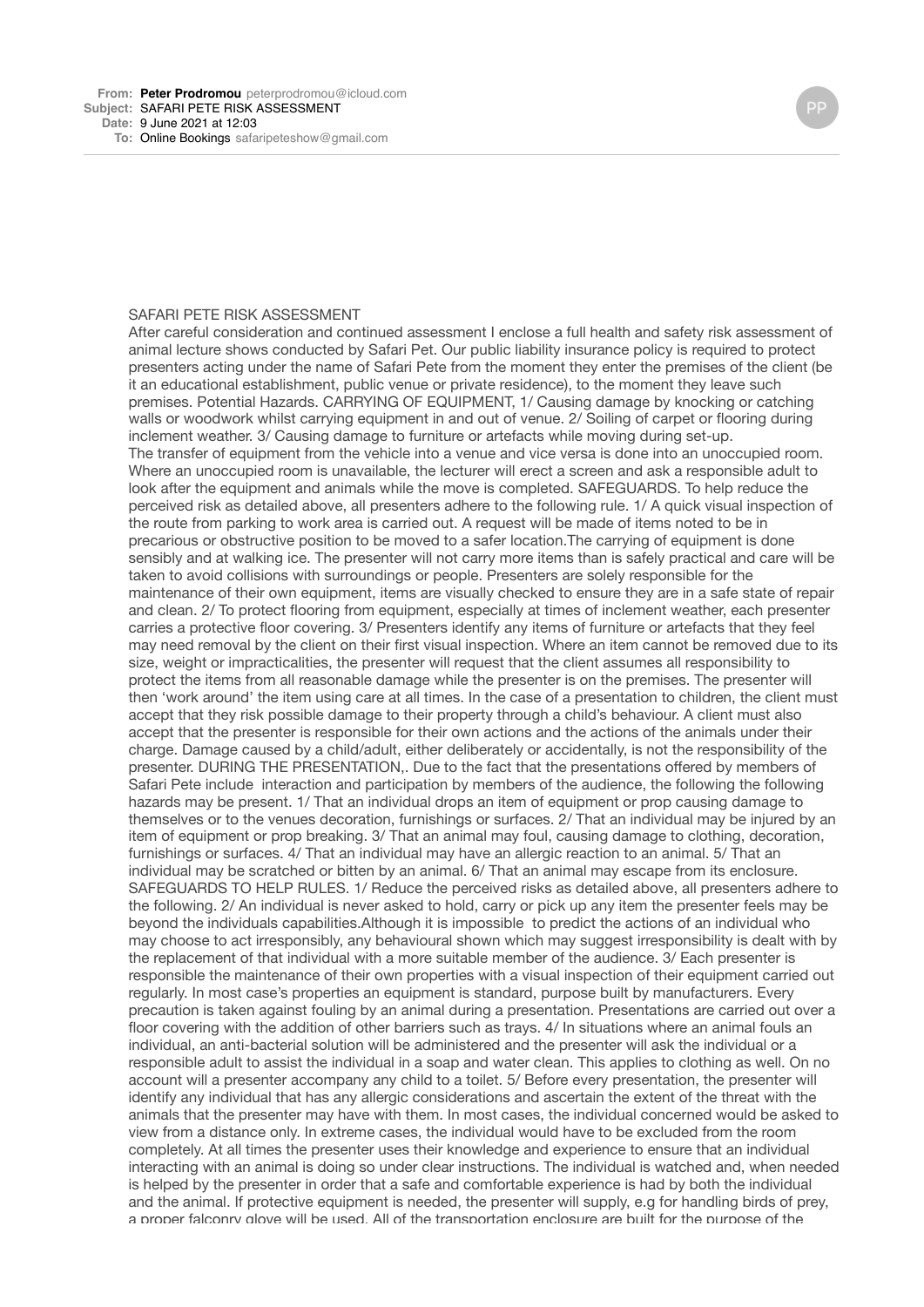a proper falconry glove will be used. All of the transportation enclosure are built for the purpose of the animal transportation and have catches designed against accidental opening. The enclosures are secured and regularly checked for possible sign or wear and are repaired or replaced when required. A 'head count' is always taken when a presenter has finished before the presenter drives away.

| <b>ANIMALS</b><br>CASE                                                      | <b>TASKS</b><br><b>CONTROLS IN</b>   | <b>HAZARD</b>                    | <b>LIKELIHOOD</b> | <b>CONSEQUENCES</b>           | <b>WORST</b>         |
|-----------------------------------------------------------------------------|--------------------------------------|----------------------------------|-------------------|-------------------------------|----------------------|
| <b>PLACE</b>                                                                |                                      |                                  |                   |                               | <b>INJURY</b>        |
| Stick Insect.<br>Hand washing facilities                                    | Handling.                            | No Hazard.                       | N/A               | N/A.                          | N/A                  |
| Giant African<br>may last<br>Millepede<br>to be available                   | Handling.<br>Hand washing facilities | Secretion of<br>defence liquid   | Unlikely          | Staining of the.<br>skin area | Effected<br>1-4 days |
| Locust.<br>Hand washing facilities                                          | Handling.                            | No Hazard.                       | N/A               | N/A                           | N/A                  |
| to be available                                                             |                                      |                                  |                   |                               |                      |
| Mealworm.<br>Hand washing facilities                                        | Handling.                            | No Hazard                        | N/A               | N/A                           | N/A                  |
| to be available                                                             |                                      |                                  | PAGE 1            |                               |                      |
| <b>Black Field</b><br>Hand washing facilities<br>Cricket<br>to be available | Handling.                            | No Hazard                        | N/A               | N/A                           | N/A                  |
| Tarantula<br>toxicity                                                       | Handling<br>The animals behaviour    | Defensive kicking Unlikely       |                   | Irritation to                 | Very painful         |
| bee sting                                                                   | will be monitored for any            | of abdominal hair. Very unlikely |                   | exposed skin                  | similar to           |
| to eye tissue.                                                              | Aggressive defensive                 | biting                           |                   | and eyes                      | damage               |
| Anaphylactic shock.                                                         |                                      | Posturing handler to be in       |                   |                               |                      |
| occur if allergic to                                                        | proximity. Hand                      |                                  |                   |                               | May                  |
| venom                                                                       |                                      | washing facilities to be         |                   |                               | The                  |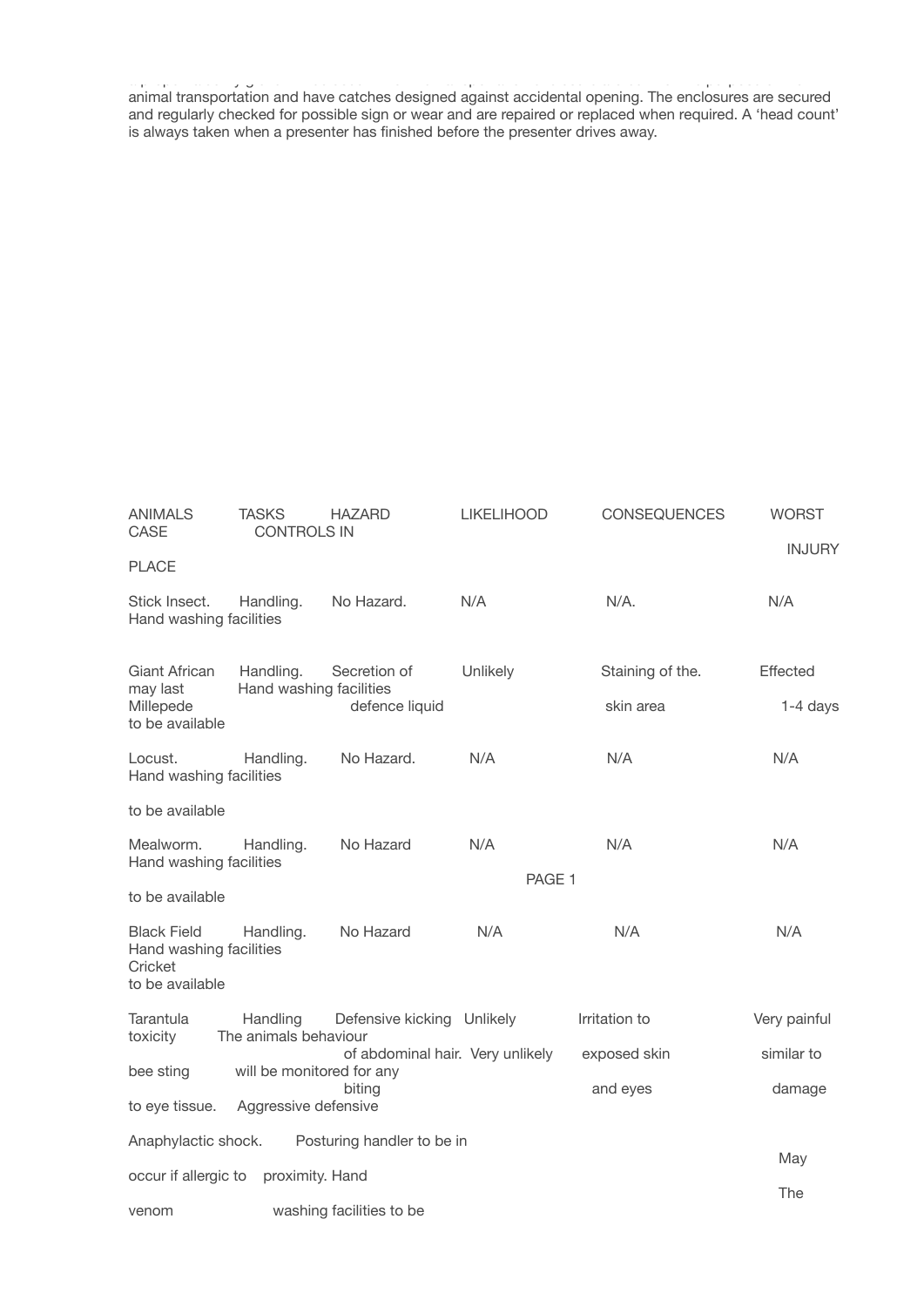## Available

| Marine toad<br>Hallucinations in         | Handling                | Secretion of poison<br>Hand washing facilities<br>From sacks on back  | Unlikely.       | No hazards unless<br>unless ingested | humans      |
|------------------------------------------|-------------------------|-----------------------------------------------------------------------|-----------------|--------------------------------------|-------------|
| fatal in                                 | to be available         |                                                                       |                 |                                      |             |
| Canines                                  |                         |                                                                       |                 |                                      | Feline or   |
| Burmese.<br>strain                       | Handling                | Back injury if lifted.<br>Close monitoring of                         | Unlikely        | Muscle strain,                       | Muscle      |
| Phython<br>animals behaviour             |                         | incorrectly                                                           | extremely       | discomfort until                     | salmonella  |
| Handler to be in                         |                         | Constriction and                                                      | unlikely        | removed, very                        | poisoning   |
| proximity. Hand                          |                         | biting                                                                |                 | painful skin trauma                  |             |
| washing facilities to                    |                         |                                                                       |                 | Will occur low risk                  |             |
| be available                             |                         |                                                                       |                 | Of salmonella                        |             |
|                                          |                         |                                                                       |                 | Bacteria present in<br><b>Bite</b>   |             |
| Salcatta<br>possible                     | Handling                | Back injury when<br>Advised by handler not                            | <b>Unlikely</b> | Muscle pain                          | Painful     |
| Tortoise/                                |                         | lifting mature                                                        | very/unlikely.  |                                      | Skin        |
| trauma, handler<br>African<br>present if |                         | to touch head or face<br>specimens- biting<br>Hand washing facilities |                 |                                      | will be     |
| Spur Thigh                               |                         |                                                                       |                 |                                      |             |
| movement required                        |                         | to be available                                                       |                 |                                      |             |
| Imperial<br>Anaphylactic shock           | Handling                | Stinging an pinching<br>Handler to be in                              | Unlikely        | High level of                        |             |
| Scorpion                                 |                         |                                                                       |                 | localised pain                       | may         |
| occur if allergic                        |                         | control of all contact                                                |                 |                                      | To the      |
| venom                                    |                         | Hand washing facilities                                               |                 |                                      |             |
| To be available                          |                         |                                                                       |                 |                                      |             |
| Asian Water.<br>of                       | Handling<br>The animals | Scratching and                                                        | <b>Unlikely</b> | Skin trauma, Painful                 | Possibility |
| Monitor<br>development of                |                         | biting<br>behaviour will be                                           | very/unlikely.  | Possible skin trauma                 |             |
| Lizard<br>around the                     | monitored for any       |                                                                       |                 |                                      | infection   |
| site, salmonella                         |                         | aggressive defensive                                                  |                 |                                      | Trauma      |
| Posturing                                |                         |                                                                       |                 |                                      |             |
| Hand washing                             |                         |                                                                       |                 |                                      |             |
| Facilities to be                         |                         |                                                                       |                 |                                      |             |
| Available                                |                         |                                                                       |                 |                                      |             |
| White.                                   | Handling                | Scratching an                                                         | Unlikely        | skin trauma painful.                 | Possibility |
| of<br>Throated                           | The animals             | hitina                                                                | verv/unlikelv   | nossible skin trauma.                |             |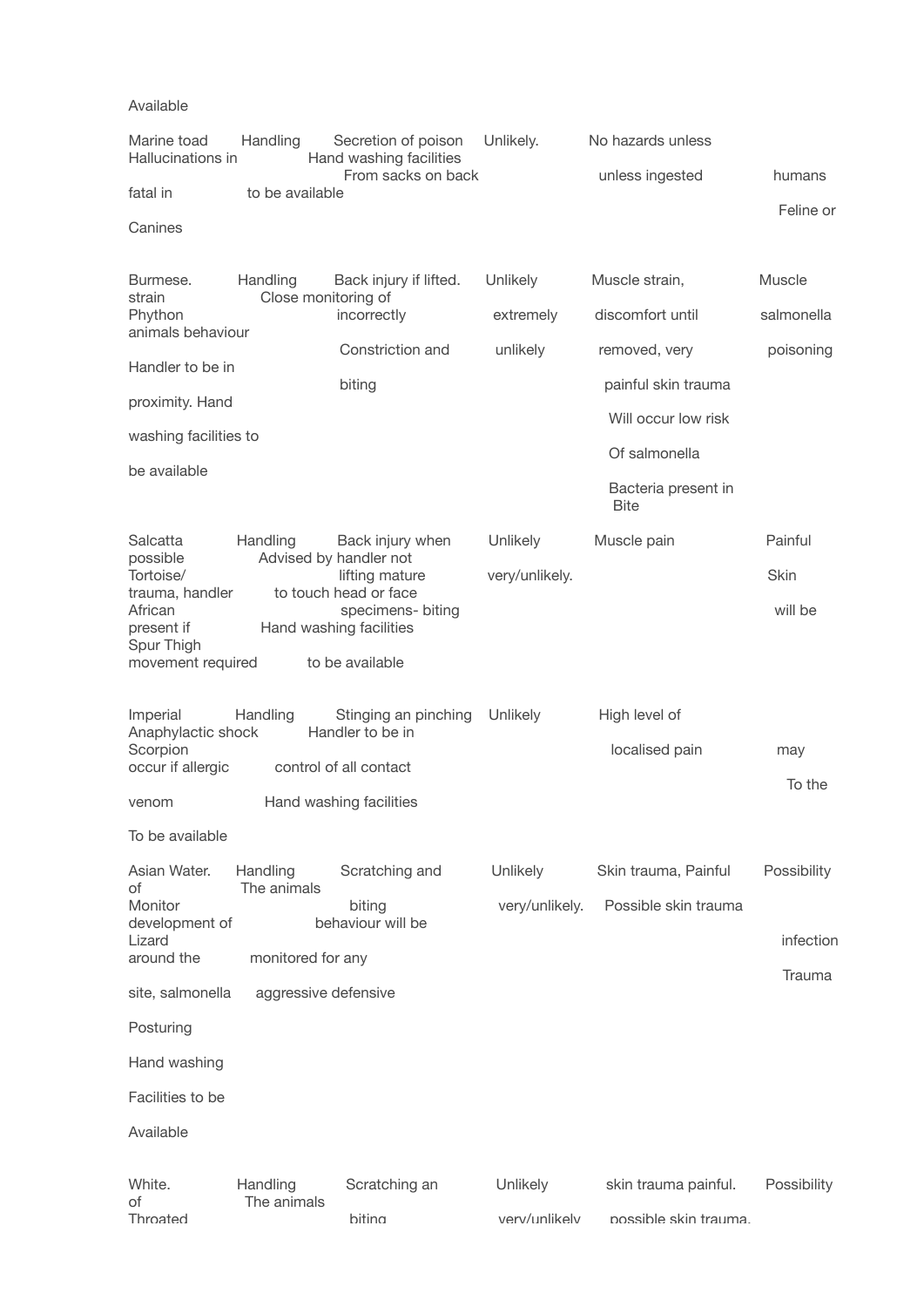| Development of<br><b>Monitor Lizard</b><br>around the                         | monitored for any                                | behaviour will be                             |               |                                 | infection         |
|-------------------------------------------------------------------------------|--------------------------------------------------|-----------------------------------------------|---------------|---------------------------------|-------------------|
| site Salmonella                                                               |                                                  | aggressive defensive                          |               |                                 | Trauma            |
| Hand washing                                                                  |                                                  |                                               |               |                                 |                   |
| To be                                                                         |                                                  |                                               |               |                                 |                   |
| Available                                                                     |                                                  |                                               |               |                                 |                   |
| Indian fruit<br>of<br>Bat<br>development of                                   | Observation<br>Handler to be present<br>Feeding. | <b>Biting</b><br>at all times Hand            | Very/unlikely | Painful possible<br>Skin trauma | Possibility       |
| Infection around the                                                          |                                                  | washing facilities to be                      |               |                                 |                   |
| site                                                                          | available                                        |                                               |               |                                 | Trauma            |
| Rainbow Boa. Observation.<br>Close monitoring of<br>Constrictor<br>Salmonella | Feeding<br>animals behaviour                     | <b>Biting</b>                                 | Very/unlikely | Possible skin<br>trauma         | Muscle<br>strain, |
| Poisoning                                                                     |                                                  | Handler to be in                              |               |                                 |                   |
| Proximity Hand washing                                                        |                                                  |                                               |               |                                 |                   |
| To be available                                                               |                                                  |                                               |               |                                 |                   |
| Corn Snake<br>of                                                              | Handling<br>The animals                          | Scratching                                    | Unlikely      | Possible skin                   | Possibility       |
| Development of                                                                |                                                  | And biting<br>behaviour will be               |               | trauma.                         |                   |
| Infection around the                                                          |                                                  | monitored for any                             |               |                                 |                   |
| site Salmonella                                                               | aggressive defensive                             |                                               |               |                                 | Trauma            |
| <b>Posturing Hand</b>                                                         |                                                  |                                               |               |                                 |                   |
| Washing to be                                                                 |                                                  |                                               |               |                                 |                   |
| Available                                                                     |                                                  |                                               |               |                                 |                   |
| South<br>of<br>African<br>Development of                                      | Handling<br>The animals                          | Scratching<br>and biting<br>behaviour will be | Unlikely      | Possible skin<br>Trauma         | Possibility       |
| Meerkat<br>around the                                                         | monitored for any                                |                                               |               |                                 | infection         |
| site Salmonella                                                               | aggressive defensive                             |                                               |               |                                 | Trauma            |
| Posturing                                                                     |                                                  |                                               |               |                                 |                   |
| Hand washing to be                                                            |                                                  |                                               |               |                                 |                   |
| Available                                                                     |                                                  |                                               |               |                                 |                   |
| White Tree.<br>Hand washing facilities<br>Frog                                | Handling                                         | No hazard.                                    | N/A           | N/A                             | N/A               |

to be available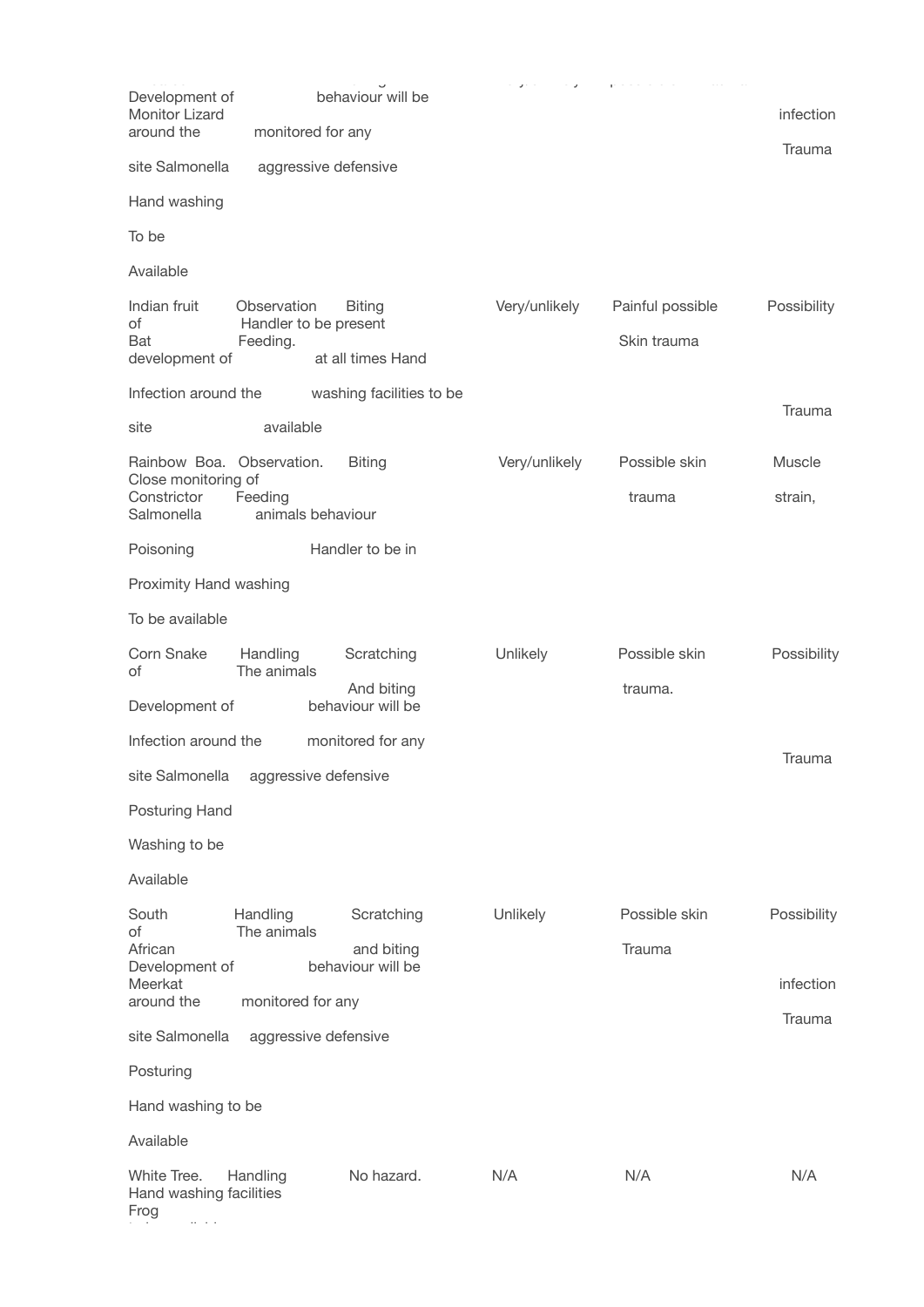to be available

|                                                                      |                                                                                 | PAGE 2                 |                         |           |
|----------------------------------------------------------------------|---------------------------------------------------------------------------------|------------------------|-------------------------|-----------|
| Bearded<br>Handling                                                  | Scratching                                                                      | Extremely/             | Possible skin           |           |
| Possibility of<br>Dragon<br>development of                           | The animals<br>and biting<br>behaviour will be                                  | Unlikely               | trauma                  |           |
| Lizard<br>infection around the                                       | monitored for any                                                               |                        |                         |           |
| site Salmonella aggressive defensive                                 |                                                                                 |                        |                         | trauma    |
| Posturing                                                            |                                                                                 |                        |                         |           |
| Hand washing facilities                                              |                                                                                 |                        |                         |           |
| To e available                                                       |                                                                                 |                        |                         |           |
| Caimen.<br>Handling<br>Possibility of<br>Crocodile<br>development of | Scratching<br>The animals<br>biting and<br>behaviour will be<br>Whipping of the | Extremely/<br>unlikely | Possible skin<br>trauma | infection |
| around the                                                           | monitored for any<br>Tail                                                       |                        |                         | trauma    |
| site                                                                 | aggressive defensive                                                            |                        |                         |           |
| Posturing. Hand                                                      |                                                                                 |                        |                         |           |
| Washing facilities to be                                             |                                                                                 |                        |                         |           |
| Available                                                            |                                                                                 |                        |                         |           |
| <b>British Barn</b><br>Handling<br>Possibility of<br>Owl             | Scratching<br>Handler to be present                                             | Unlikely               | Skin trauma             |           |
| infection around                                                     | at all times. Protective                                                        |                        |                         | The       |
| trauma site                                                          | glove must be worn                                                              |                        |                         |           |
| Hand washing facilities                                              |                                                                                 |                        |                         |           |
| To be available                                                      |                                                                                 |                        |                         |           |
| Observation/<br>Taiwan.<br>Possibility of                            | Constriction<br>The animals                                                     | Extremely/             | Possible skin           |           |
| Beauty<br>feeding<br>development of                                  | and biting<br>behaviour will be                                                 | <b>Unlikely</b>        | trauma                  |           |
| Infection around                                                     | monitored for any                                                               |                        |                         | the       |
| trauma site                                                          | aggressive defensive                                                            |                        |                         |           |
| Posturing. Hand                                                      |                                                                                 |                        |                         |           |
| Washing facilities to be                                             |                                                                                 |                        |                         |           |
| Available                                                            |                                                                                 |                        |                         |           |
| False water.<br>Observation/.<br>Possibility of                      | Constriction<br>The animals                                                     | Extremely/             | Possible skin.          |           |
| Cobra<br>feeding<br>development of                                   | and biting.<br>behaviour will be                                                | Unlikely               | trauma and              |           |
|                                                                      |                                                                                 |                        | Painful bruising        |           |

infection around monitored for any